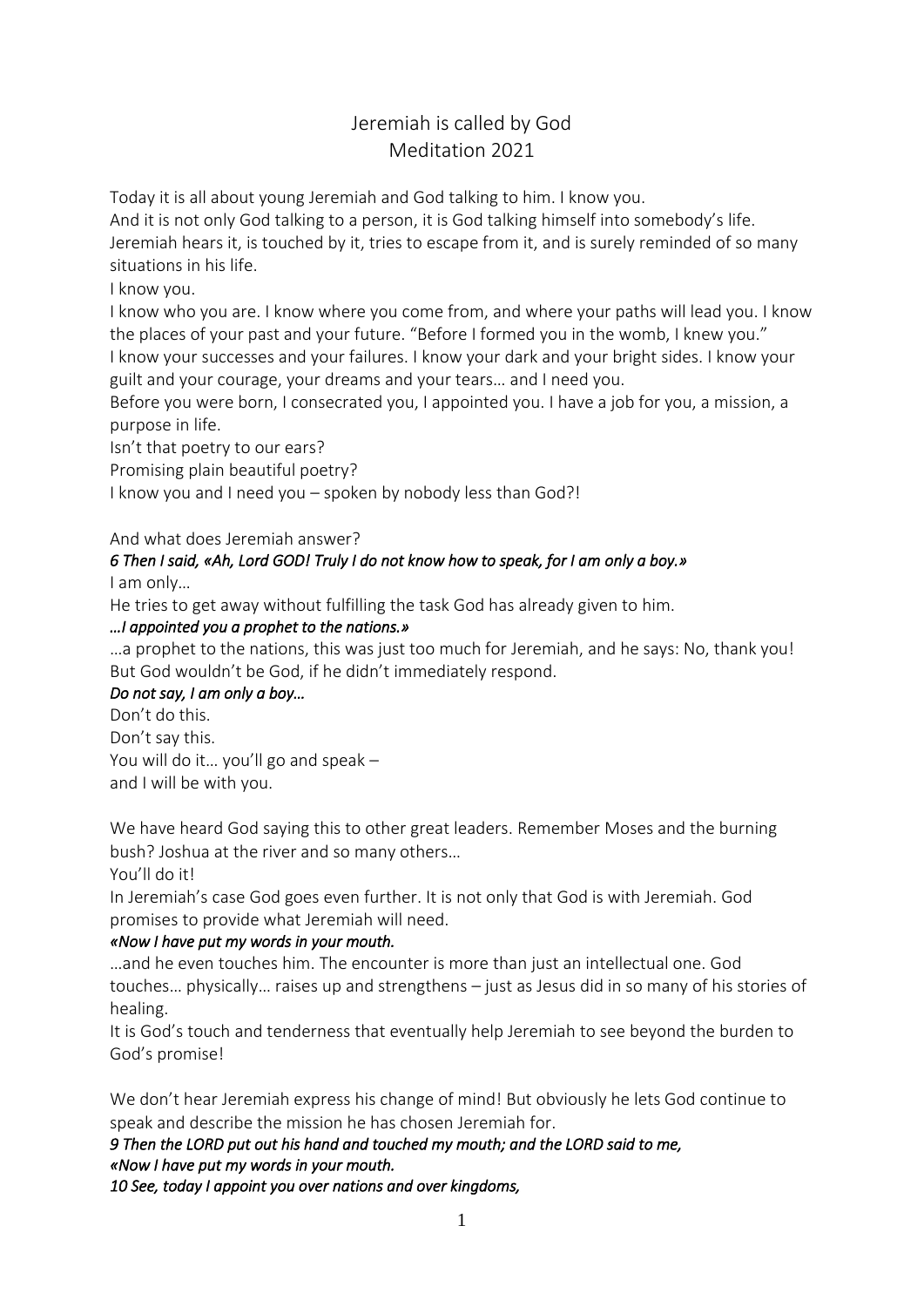### *to pluck up and to pull down, to destroy and to overthrow, to build and to plant.»*

There is so much to do – and nothing nice and easy ... pluck up and pull down destroy and overthrow build and plant…

I know you, God says. You can do it!

And Jeremiah who just a few moments ago tried to talk himself out of the commitment, must somehow feel these confirming sentences of his God which embrace and cover him like a coat of promise. God will be with him. God will show him the way. God will give him words to speak – whatever happens.

If you know Jeremiah's story, you know that he's got to go through a lot.

More than any other prophet Jeremiah suffered as the mouth of God. He had to speak out God's truth; he suffered the people's disgust and disbelief. He must have wanted to tear his heart out of his body, when the terrible things he had predicted, came true. In the end Jerusalem was destroyed, the temple torn down, and Jeremiah taken a prisoner of war in his own country.

Good that he didn't know all that right from the beginning. Good that we don't always know everything right from the beginning…

"Do not be afraid, for I am with you…"

No matter what harsh things came in Jeremiah's life, he continued to be the prophet of God. Even in captivity he kept on preaching and proclaiming, encouraging others and holding fast to God's good plans for the future of his people.

God had known him, before he even formed him in the womb. And God had done well by appointing this young man who pretended to not be able to speak…

We may find it difficult to imagine the depths of Jeremiah's story with his God. But maybe some of what Jeremiah lived through is not at all far away from what we and others experience or have experienced?

What does it mean to us to be called by God, consecrated and appointed? God's words to Jeremiah are words for us, too. Including the: do not be afraid… because I have made you and I know you.

We may never hear God's voice as clearly as Jeremiah did. But especially when we look back at our life stories, I am sure we can identify many threads that were held together by God without us noticing it…

…when you go through hell – now in this pandemic, or in terms of a relationship, your marriage, your family life, catastrophes – at the end of it all you can see that it has not only wounded and marked you, but it has also made you a survivor. You have grown strong. You learn from the experience who you are!

The same is true for illnesses, accidents, misfortunes…